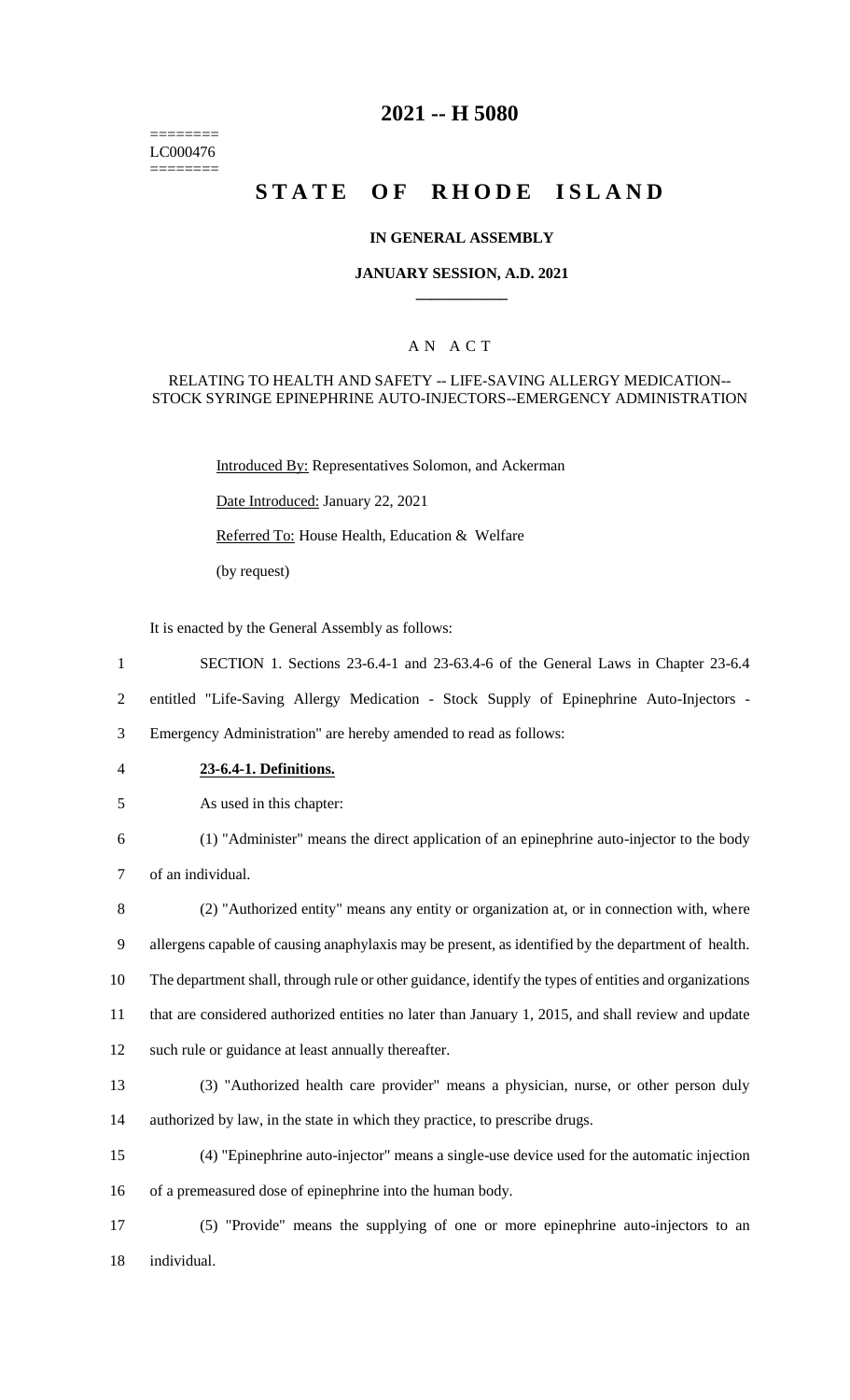(6) "Public place" means an enclosed area capable of holding three hundred (300) people 2 or more and to which the public is invited or in which the public is permitted, including, but not limited to: banks; bars; educational facilities; health care facilities; laundromats; public transportation facilities; reception areas; restaurants; retail food production and marketing establishments; retail service establishments; retail stores; shopping malls; sports arenas; government offices; theaters; and waiting rooms. A private residence is not a "public place" unless it is used as a child care, adult daycare, or health care facility.

8  $\left(\frac{\Theta(7)}{8}\right)$  "Self-administration" means a person's discretionary use of an epinephrine auto-injector.

**23-6.4-6. Training.**

 (a) An employee, agent, or other individual described in § 23-6.4-4 must complete an anaphylaxis training program prior to providing or administering an epinephrine auto-injector made available by an authorized entity. Such training shall be conducted by a nationally recognized organization experienced in training laypersons in emergency health treatment, or an entity or individual approved by the department of health. Training may be conducted online or in person and, at a minimum, shall cover:

 (1) Techniques on how to recognize symptoms of severe allergic reactions, including anaphylaxis;

 (2) Standards and procedures for the storage and administration of an epinephrine auto-injector; and

21 (3) Emergency follow-up procedures.

22 (b) The entity that conducts the training shall issue a certificate, on a form developed or approved by the department of health, to each person who successfully completes the anaphylaxis training program.

 (c) The director of health is hereby authorized to promulgate rules and regulations to 26 implement the training requirements of this section.

 SECTION 2. Chapter 23-6.5 of the General Laws entitled "Automated External Defibrillators Required at Public Places" is hereby amended by adding thereto the following section:

**23-6.5-2.1. Mandating epinephrine auto-injectors' availability.** 

Any person who owns or operates a public place, as defined in § 23-6.4-1, shall provide

32 and maintain an operational epinephrine auto-injector and employees, agents, or other individuals

- described in § 23-6.4-4, who are properly trained in their use, in accordance with § 23-6.4-6 and
- 34 the applicable department of health rules and regulations.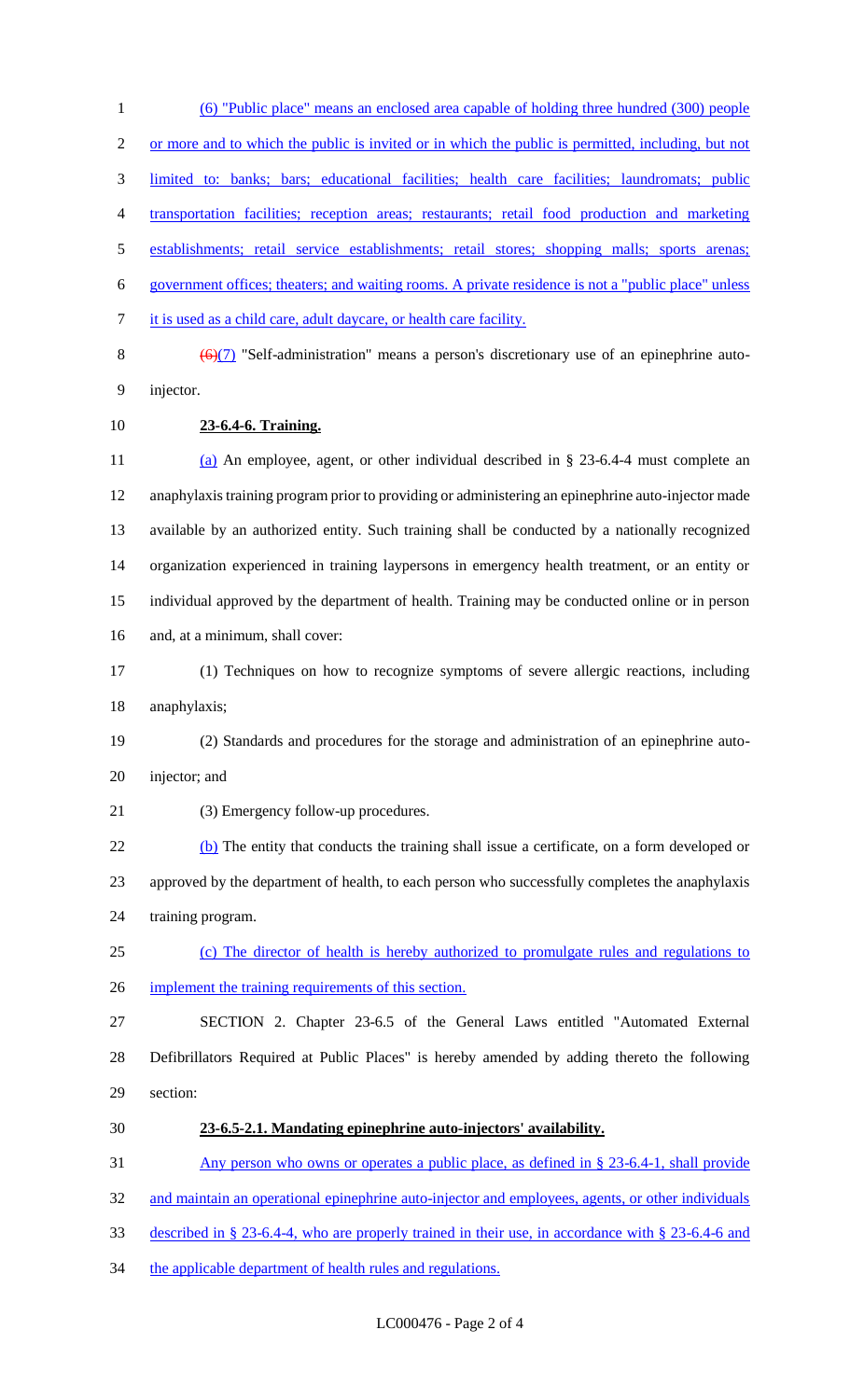1 SECTION 3. This act shall take effect upon passage.

#### $=$ LC000476 ========

LC000476 - Page 3 of 4